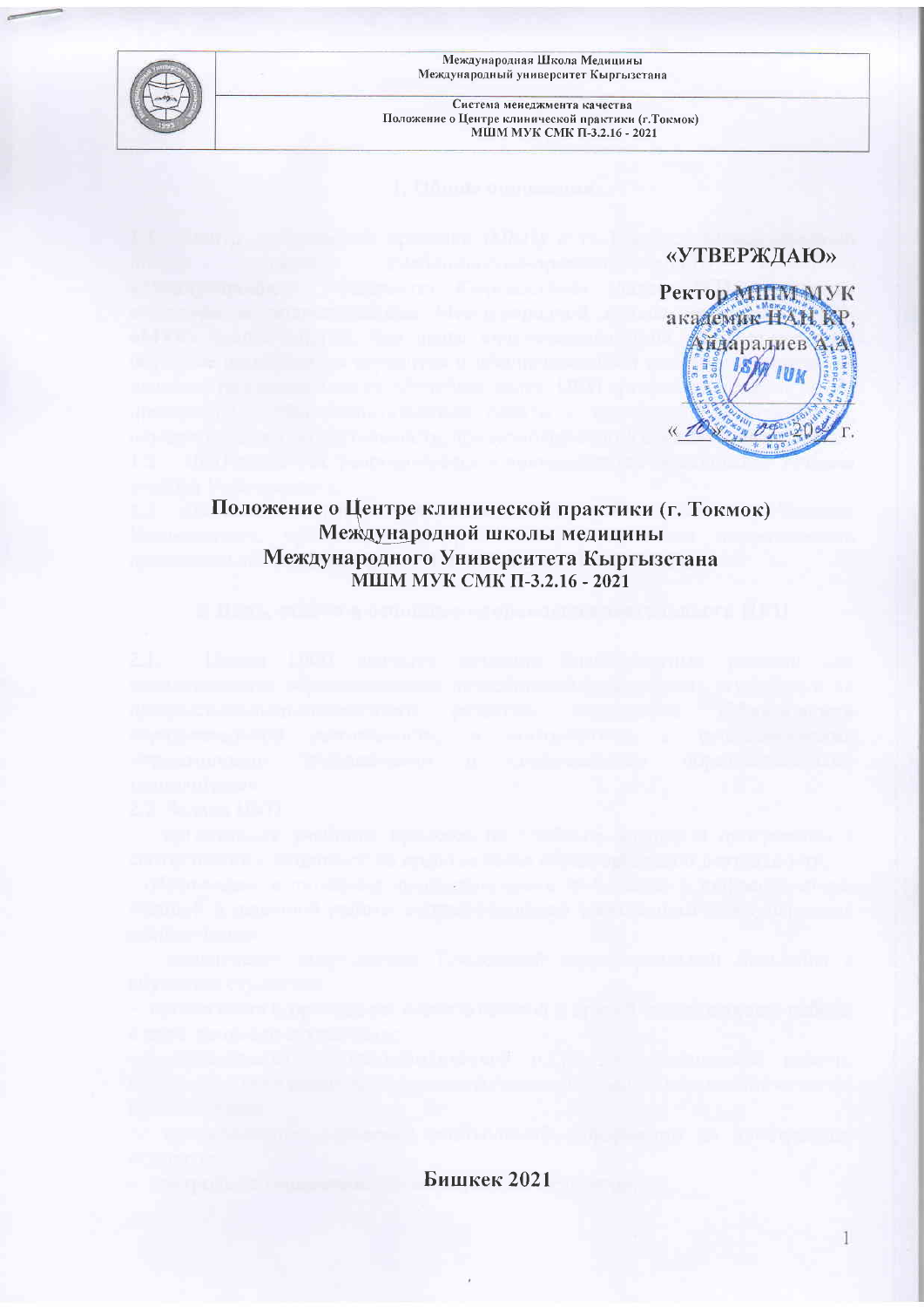Международная Школа Медицины Международный университет Кыргызстана



Система менеджмента качества Положение о Центре клинической практики (г. Токмок) МШМ МУК СМК П-3.2.16 - 2021

#### 1. Общие положения

1.1 Центр клинической практики (ЦКП) в г. Токмок Международной Учебно-научно-производственного комплекса медицины ШКОЛЫ «Международный Университет Кыргызстана» (далее ЦКП) является структурным подразделением Международной школы медицины УНПК «МУК» (далее МШМ), без права юридического лица, осуществляющим обучение иностранных студентов и обеспечивающим доступ к клинической практике по специальности «Лечебное дело», ЦКП организует и обеспечивает проведение учебно-воспитательной работы с иностранными студентами, осуществляет иную деятельность, предусмотренную Уставом Университета.

ЦКП создается, реорганизуется и ликвидируется на основании приказа  $1.2$ ректора Университета.

 $1.3$ ЦКП осуществляет свою деятельность в соответствии с Уставом Университета, приказами ректора МШМ, локальными нормативными правовыми актами Университета и настоящим Положением.

#### 2. Цель, задачи и основные направления деятельности ЦКП

создание благоприятных условий для  $2.1.$ Целью ЦКП является удовлетворения образовательных потребностей иностранных студентов и их профессионально-личностного развития, повышение эффективности существующими образовательной деятельности, соответствии  $\overline{B}$  $\mathbf{C}$ образовательными нормативными требованиями  $\overline{M}$ современными технологиями.

2.2. Задачи ЦКП:

организация учебного процесса по учебным планам и программам в соответствии с лицензией на право ведения образовательной деятельности;

- обеспечение выполнения функциональных требований к инфраструктуре, учебной и лечебной работе, соответствующей требованиям международной аккредитации;

привлечение сотрудников Токмокской территориальной больницы к обучению студентов;

- организация и проведение воспитательной и другой внеаудиторной работы с иностранными студентами;

организация учебно-методической и научно-методической работы, направленной на совершенствование методики обучения, повышения качества преподавания;

своевременное доведение необходимой информации до иностранных студентов;

- контроль за успеваемостью иностранных студентов;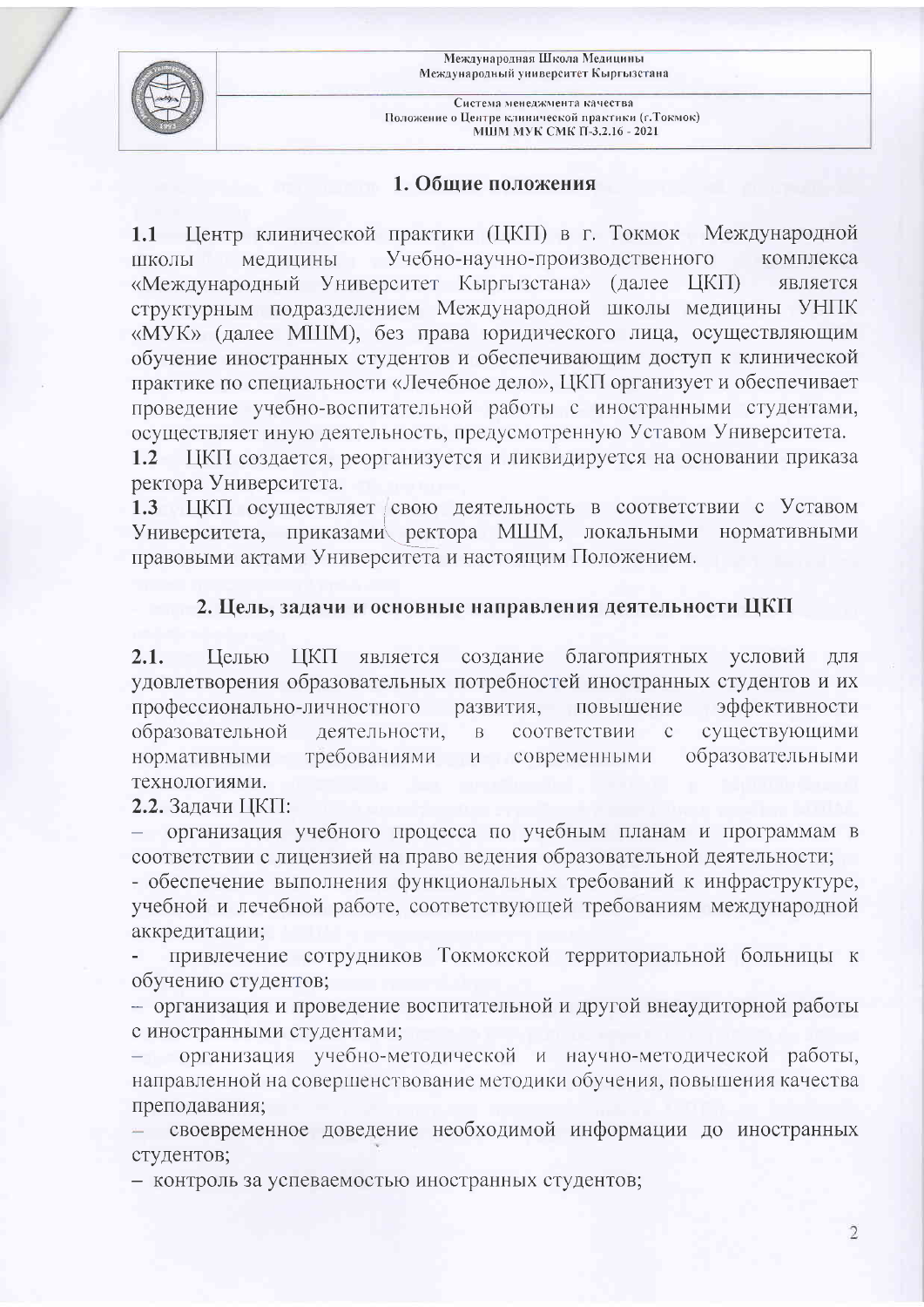

- подготовка документов, проектов приказов, распоряжений, контроль их исполнения;

- решение иных задач, предусмотренных Уставом Университета.

Для реализации цели и поставленных задач ЦКП осуществляет  $2.3.$ деятельность по следующим направлениям:

планирование, организация и контроль  $3a$ выполнением учебновоспитательной работы с иностранными студентами;

- взаимодействие с учебными подразделениями МШМ по вопросам сохранности контингента и успеваемости иностранных граждан;

осуществление контроля  $3a$ проведением клинической практики иностранных студентов;

- осуществление контроля, анализа успеваемости и посещаемости учебных занятий иностранными студентами;

- осуществление допуска иностранных студентов к сдаче промежуточной и итоговой государственной аттестации;

- документационное сопровождение движения контингента студентов из числа иностранных граждан;

- внесение предложений по поощрению и привлечению к дисциплинарной ответственности

иностранных студентов;

- оформление, ведение и хранение личных дел иностранных студентов;

- организация и постоянный мониторинг учебного процесса для иностранных студентов по

образовательным программам высшего образования;

- подготовка материалов для составления срочной и периодической отчетности по обучению иностранных студентов к заседаниям советов МШМ, по запросам министерств КР и посольств зарубежных стран;

- осуществление контроля за выполнением финансовых обязательств иностранных студентов, принятых ими на себя по договорам;

- подготовка и организация проведения собраний, встреч и иных мероприятий администрации МШМ с иностранными студентами;

осуществление фиксации хода **• образовательного** процесса  $\overline{B}$ информационной системе «test.edu.kg»;

- организация и проведение воспитательной работы с иностранными студентами в процессе обучения и во внеурочное время, в том числе во время каникул;

- организация и контроль кураторской работы с иностранными студентами;

- взаимодействие со структурными подразделениями МШМ по вопросам организации воспитательной, социальной работы;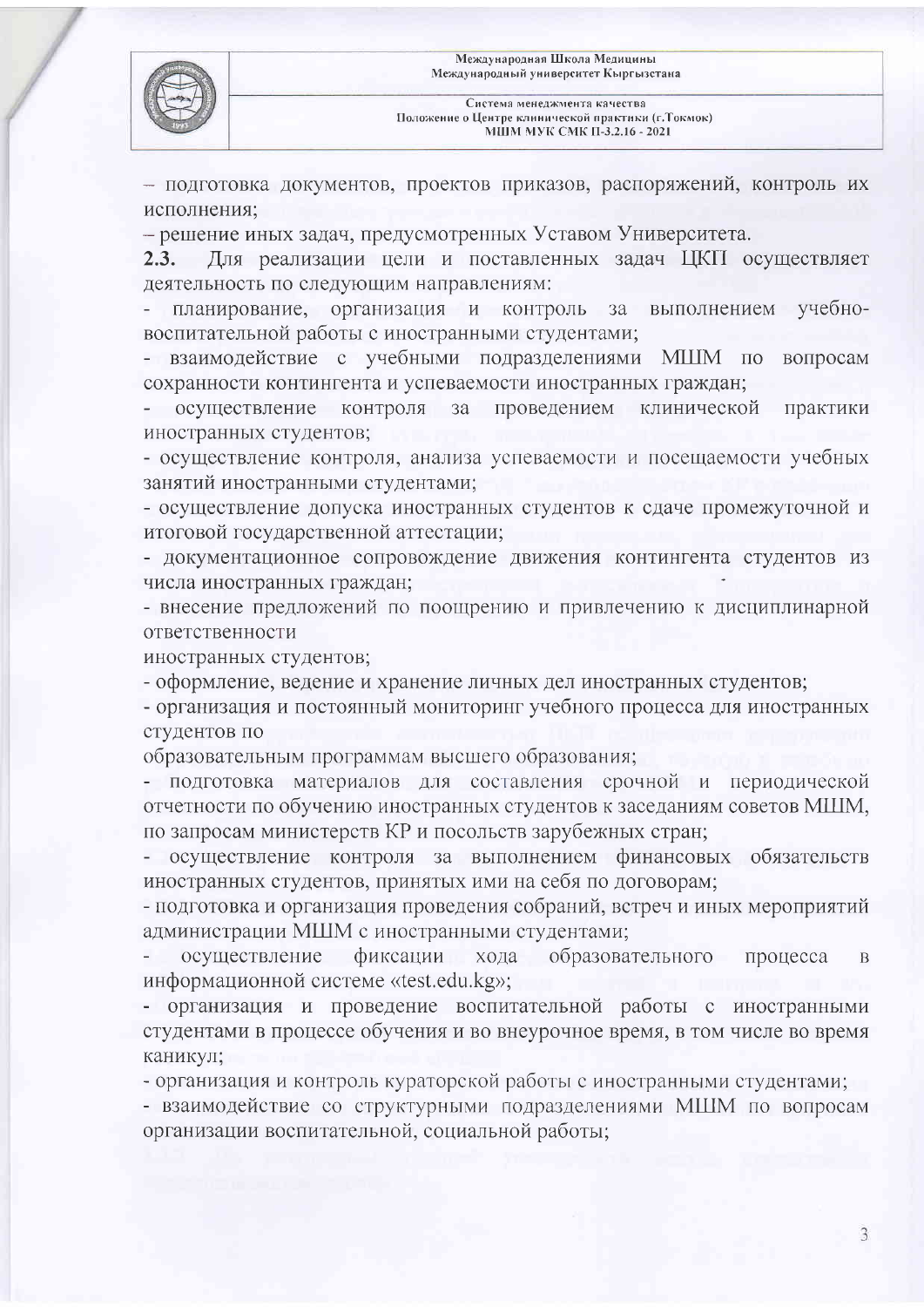

- организация и реализация социокультурной и психолого-педагогической поддержки иностранных граждан в новой социокультурной и образовательной среде:

- содействие внеучебной и социальной работе с иностранными студентами, в том числе в вопросах приема и размещения в общежитиях МШМ;

- обеспечение деятельности сообщества иностранных студентов МШМ на основе развития и укрепления студенческого самоуправления иностранных студентов;

- организация и реализация мероприятий, направленных на формирование и развитие интернациональной академической среды МШМ;

- воспитание правовой культуры иностранных студентов, в том числе соблюдение законодательства в области миграционного учета:

- ознакомление иностранных студентов с законодательством КР и правилами проживания и передвижения на территории КР, Уставом Университета, а также с санитарными нормами и иными правилами, обязательным для выполнения на территории КР, а также контроль их выполнения;

- поддержание связи с иностранными выпускниками Университета и ассоциацией иностранных выпускников.

### 3. Организация деятельности и управление ЦКП

3.1. Общее руководство деятельностью ЦКП осуществляет курирующий проректор, отвечающий за учебную, воспитательную, научную и лечебную работу, и подчиняющийся непосредственно ректору МШМ.

3.2. На базе Токмокского ЦКП образуется деканат.

Функции деканата ЦКП:

3.2.1. Непосредственное руководство учебной, воспитательной, научной и лечебной работой ЦКП.

3.2.2. Обеспечение выполнения учебного плана и программ учебных дисциплин и производственных практик.

3.2.3. Общий контроль за учебным процессом.

3.2.4. Составление расписания учебных занятий и контроль за его выполнением.

3.2.5. Организация учёта успеваемости студентов, в том числе текущей успеваемости по рейтинговой системе.

3.2.6. Составление расписания экзаменационных сессий, ликвидации академических задолженностей, заседаний государственной экзаменационной комиссии.

 $3.2.7.$ текущей успеваемости  $\Pi$ <sub>0</sub> результатам допуск студентов  $\rm K$ экзаменационным сессиям.

 $\mathcal{A}$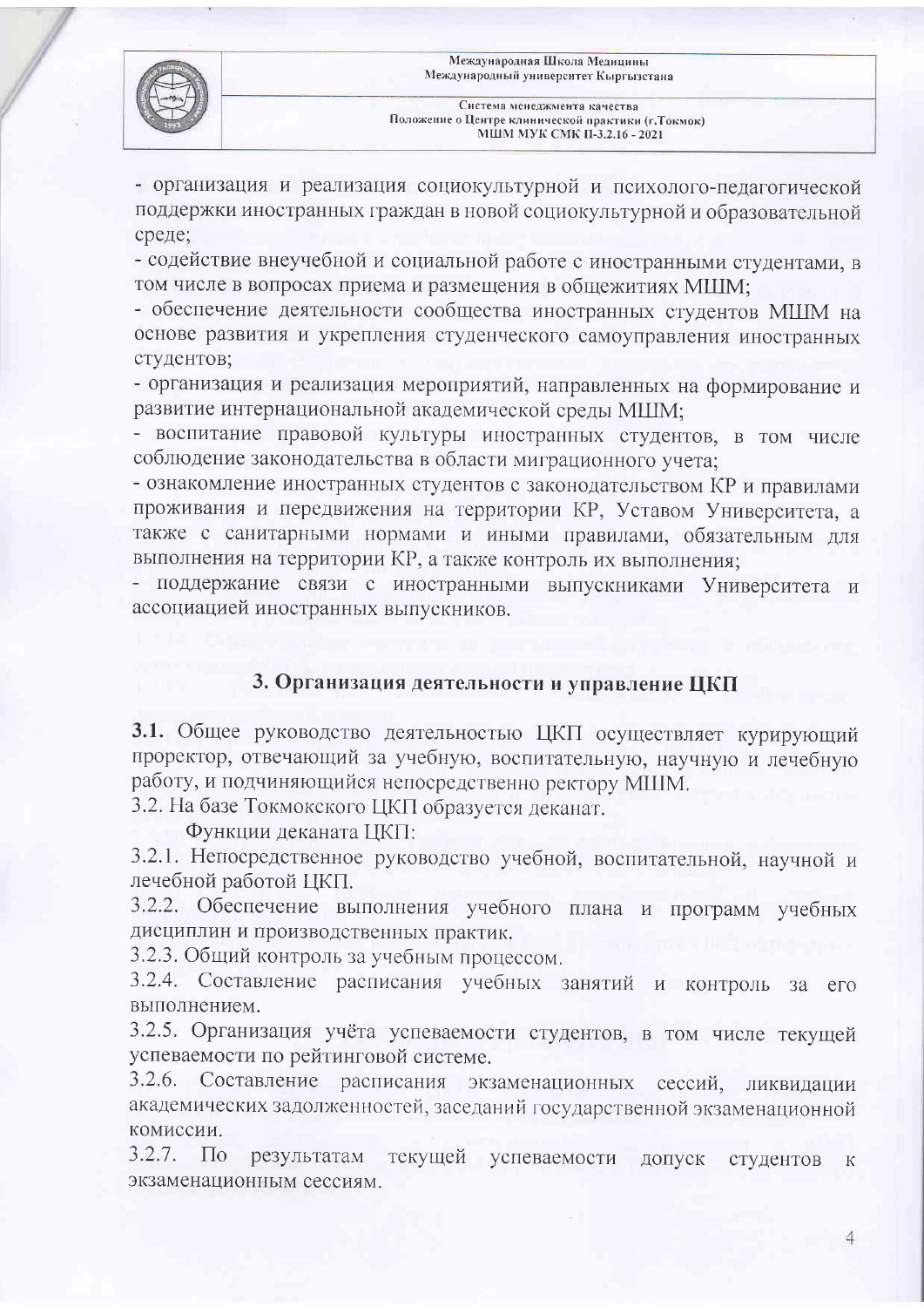

3.2.8. Подготовка зачётных и экзаменационных ведомостей, регистрация их выдачи преподавателям.

3.2.9. Допуск студентов к отработке пропущенных занятий, к повторной сдаче зачёта или экзамена.

 $3.2.10.$ Вылача индивидуальных зачётно-экзаменационных ведомостей студентам, не сдавшим зачёт или экзамен в группе.

3.2.11. Заполнение журнала успеваемости (баллов).

3.2.12. Допуск студентов к государственным экзаменам по результатам выполнения учебного плана.

3.2.13. Подготовка проектов приказов:

- О переводе студентов с курса на курс;

- Об академических отпусках;

- О зачислении на учёбу при переводе из другого ВУЗа;

- Об отчислении из МШМ по различным причинам;

3.2.14. Разработка принципов и методов поощрения студентов за успехи в учёбе и отличную учебную дисциплину.

3.2.15. Организация обеспечения студентов учебными и методическими материалами, раздаваемыми во время учебных занятий.

3.2.16. Осуществление контроля за расселением студентов в общежитии, организацией быта, соблюдением правил проживания.

 $3.2.17.$ Работа  $\overline{10}$ повышению квалификации профессорскопреподавательского состава.

3.2.18. Разработка предложений по улучшению качества обучения.

3.2.19. Регламентация учебного процесса расписание учебных занятий, обеспечение оптимальной ежедневной и еженедельной нагрузки студентов различными видами учебной работы;

3.2.20. Контроль выполнения учебной нагрузки преподавателями, соблюдения последовательности преподавания дисциплин учебного плана;

 $3.2.21.$ дисциплины преподавателей Контроль трудовой и учебной дисциплины студентов.

3.3. Заместитель декана, работающий на базе Токмокского ЦКП назначается ректором УНПК «МУК».

## 3. Обучающиеся и работники ЦКП

 $4.1.$ Состав ЦКП: студенты, обучающихся иностранные граждане, обучающиеся по программам высшего профессионального образования.

обязанности и ответственность  $4.2.$ Права, обучающихся в ЦКП регламентируются законодательством КР, Уставом и Правилами внутреннего распорядка Университета.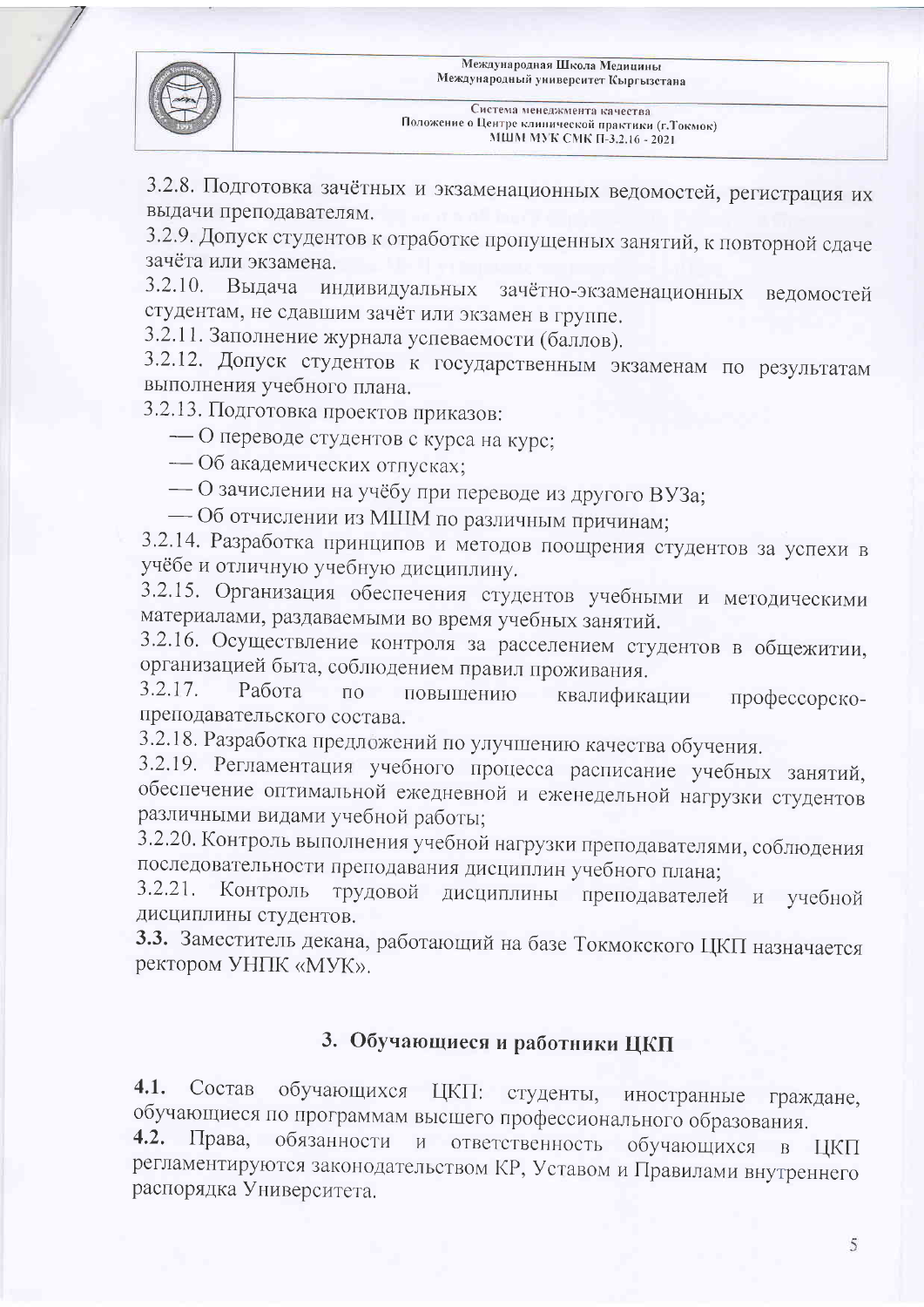

4.3. Права, обязанности и ответственность работников ЦКП установлены законодательством КР о труде и в области образования, Уставом и Правилами внутреннего распорядка сотрудников Университета. 4.4. Штатное расписание ЦКП утверждается ректором МШМ.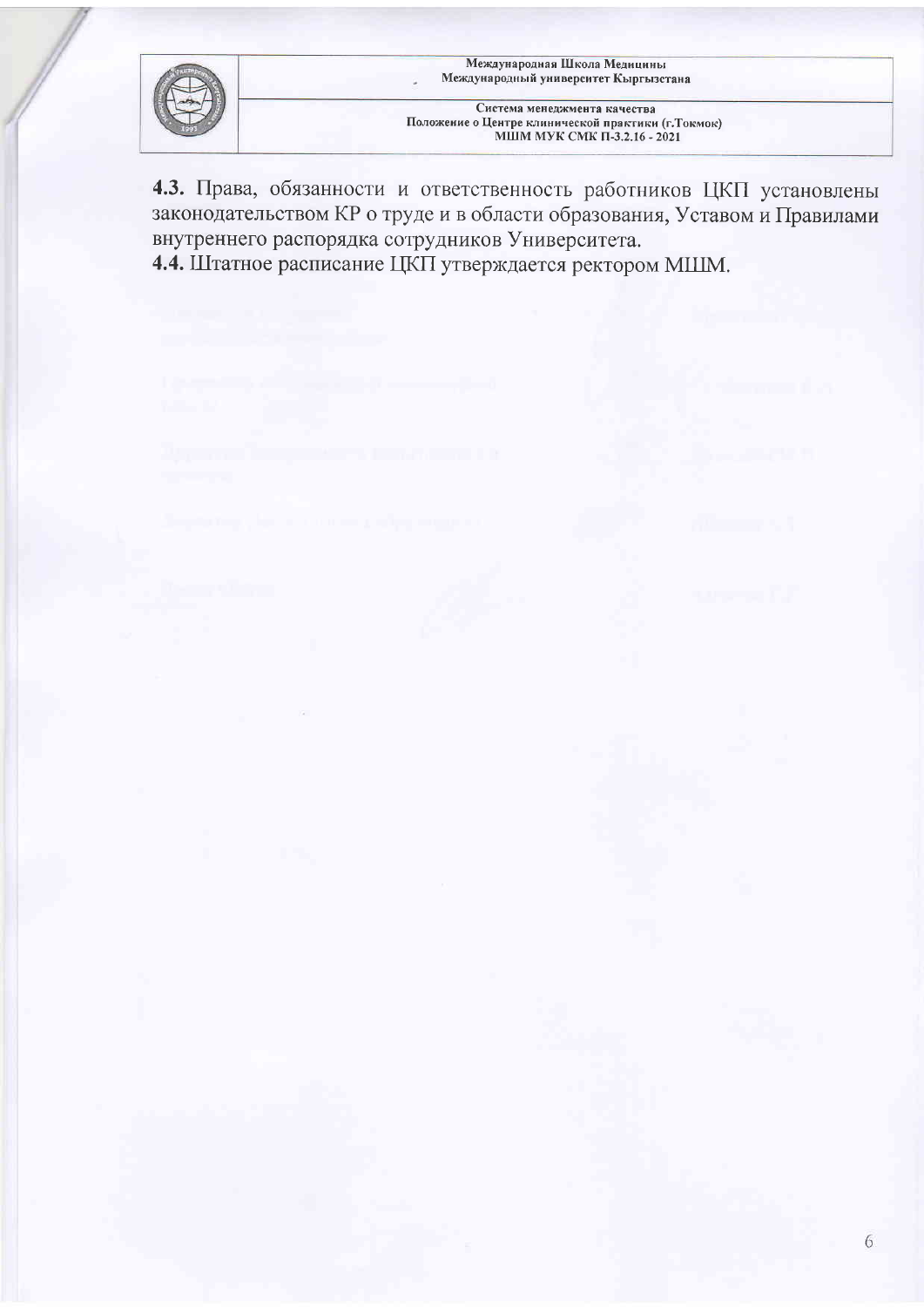

Международная Школа Медицины<br>Международный университет Кыргызстана

Система менеджмента качества Положение о Центре клинической практики (г. Токмок)<br>МШМ МУК СМК П-3.2.16 - 2021

#### Лист согласования:

Проректор по учебноадминистративной работе

Проректор по лечебной и клинической работе

Директор департамента мониторинга и качества

Директор Департамента образования

Муса кызы Алина

Кулбатыров К.Д.

Халилова М.В.

Ибраева А.Т.

Азимова Г.Р.

Декан МШМ